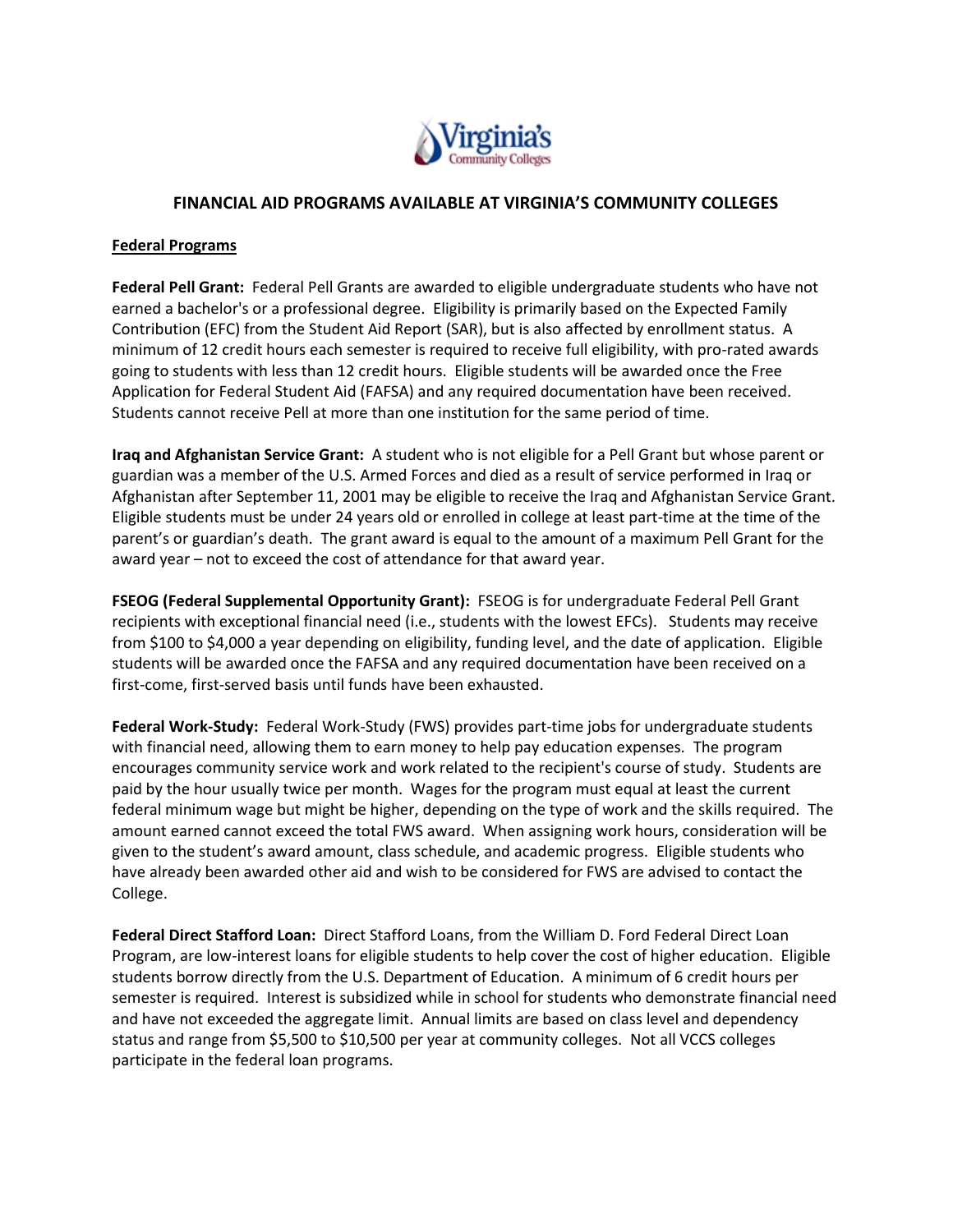**Federal Direct PLUS Loan:** Parents of dependent students may apply for a Federal Direct PLUS Loan to help pay their child's education expenses as long as certain eligibility requirements are met. The annual limit on a PLUS Loan is equal to the student's cost of attendance minus any other financial aid the student receives. Not all VCCS colleges participate in the federal loan programs.

# **State Programs**

*\*Priority for state programs is given to students who do not already possess a bachelor's or professional degree and have met the college's priority date for applying for financial aid. Eligible students will be awarded once the FAFSA and any required documentation have been received on a first-come, firstserved basis until funds have been exhausted.*

**COMA (Commonwealth Grant):** COMA is a state-funded grant that provides assistance to undergraduate Virginia residents who demonstrate financial need. Award amounts cannot exceed tuition and fees per academic year. A minimum of 6 credit hours is required each semester in order to receive COMA.

**VGAP (Virginia Guaranteed Assistance Program):** VGAP awards range from \$500 up to tuition, fees, and books available to undergraduate Virginia residents who graduated from high school with at least a 2.5 grade point average. VGAP also has specific renewal requirements:

- o Completion of a Free Application for Federal Student Aid (FAFSA) and continued demonstration of financial need
- $\circ$  Continued enrollment in a program leading to a degree, certificate, or diploma
- o Continued domiciliary residency in Virginia
- o Academic achievement of at least 2.0 cumulative grade point average
- $\circ$  Maintain full-time status (at least 12 hours) each semester of the academic year
- o Maintain continuous enrollment (not counting summer sessions)
- $\circ$  Advance class levels upon completion of each year of award received (VGAP is restricted to no more than one year - 12 months - per class level – freshman, sophomore at the VCCS)

Eligible students who have already been awarded other aid which does not include VGAP and meet the above criteria are advised to contact the College to be considered for VGAP.

## **VCCS Programs**

**PTAP (Part-time Tuition Assistance Program):** PTAP is a state-funded grant, which provides assistance to undergraduate Virginia residents who demonstrate financial need. Award amounts cannot exceed tuition and fees per academic year. A minimum of 1 credit hour and a maximum of 8 credit hours are required each semester in order to receive PTAP. This grant is typically not awarded as part of the initial aid package as that is based on projected full-time enrollment. As a result, this grant is normally awarded during the repackaging process that takes place after the end of the add/drop period where aid is based on actual enrollment.

**VCCS Grant:** The VCCS Grant provides assistance to Virginia residents at Virginia's Community Colleges who demonstrate financial need. Award amounts cannot exceed tuition, fees, and books per academic year. This grant may not be awarded as part of the initial aid package. It may be awarded during the